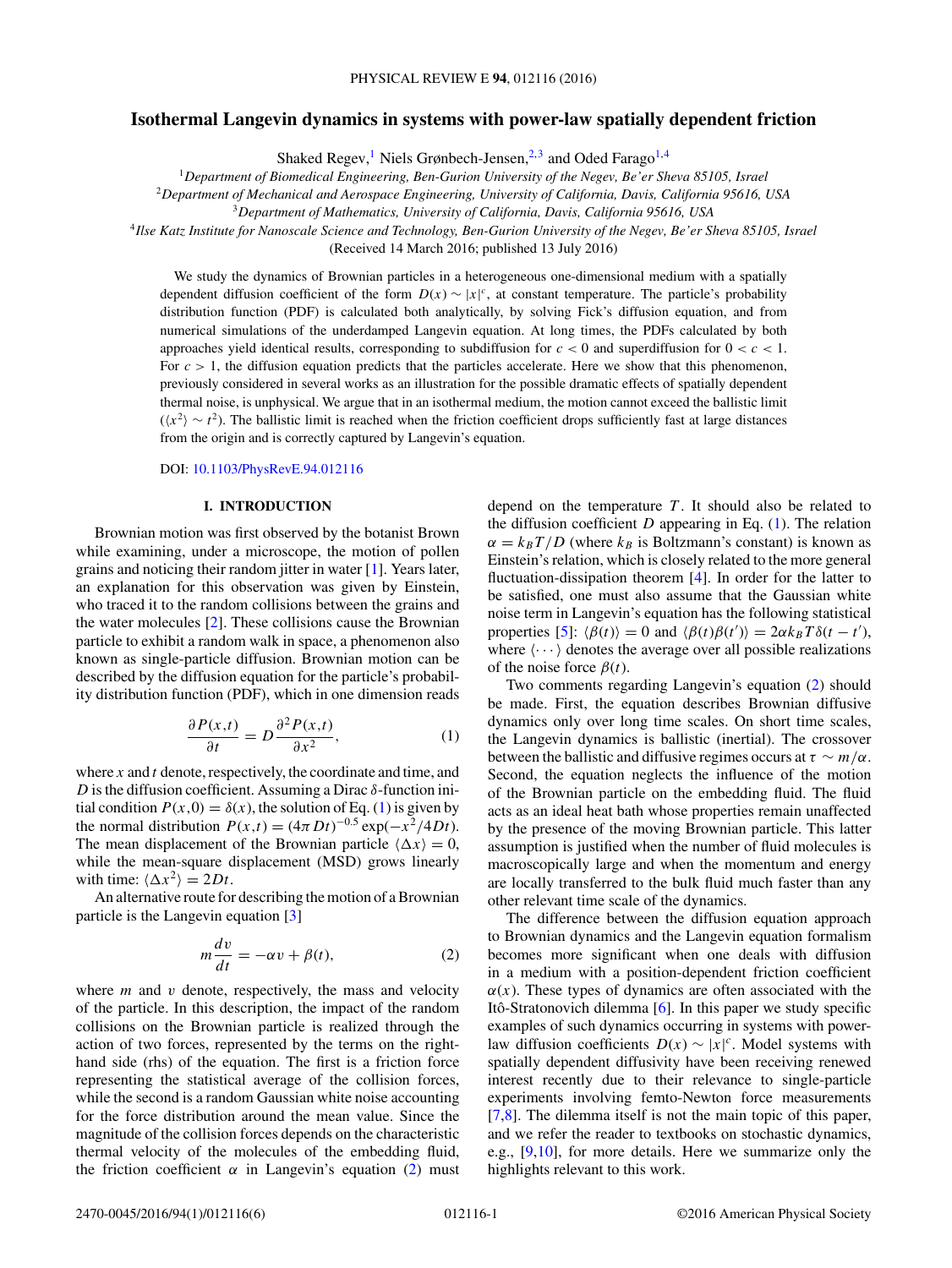<span id="page-1-0"></span>(i) The generalization of Eq. [\(1\)](#page-0-0) corresponding to the dynamics of Brownian particles, at constant temperature, in one-dimensional (1D) systems with spatially dependent friction coefficients, is [\[11\]](#page-5-0)

$$
\frac{\partial P(x,t)}{\partial t} = \frac{\partial}{\partial x} \left( D(x) \frac{\partial P(x,t)}{\partial x} \right). \tag{3}
$$

This is Fick's second law  $\partial_t P = -\partial_x J$ , with the flux  $J(x,t) =$ −*D*(*x*)*∂xP*(*x,t*).

(ii) The corresponding Langevin equation reads [\[12\]](#page-5-0)

$$
m\frac{dv}{dt} = -\alpha(x)v + \beta(x(t)),
$$
\n(4)

with  $\alpha(x) = k_B T / D(x)$ , which is a natural generalization of Einstein's relation [\[13\]](#page-5-0).

(iii) A dilemma arises when the Langevin equation (4) is integrated over time in order to calculate the trajectory of the particle [\[14\]](#page-5-0). Since the particle moves during the infinitesimal time step  $dt$ , the value of  $\alpha(x)$  also changes and the Langevin equation of motion must be supplemented with a convention (rule) for choosing the value of  $\alpha(x)$ . The name "Ito-Stratonovich dilemma" assigned to the ambiguity about ˆ the choice of interpretation is after the two most commonly used conventions: the one of Itô, which uses the value of  $\alpha$  at the beginning of the time step, and the one of Stratonovich, which takes the average of the friction function at the initial and the end points.

(iv) In the overdamped limit, i.e., when the inertial term on the left-hand side (lhs) of Eq. (4) is set identically to zero, different conventions lead to trajectories with different statistical properties, even for  $dt \rightarrow 0$  [\[15\]](#page-5-0). For Brownian dynamics at constant temperature, the correct convention that generates the PDF solving Eq.  $(3)$  is neither Itô's nor that of Stratonovich, but rather Hänggi's interpretation (also known as the isothermal convention)  $[16,17]$ , which uses  $\alpha$  at the end of the time step  $[11,12]$ .

(v) In the case of underdamped Langevin dynamics [i.e., Eq. (4) with the lhs *not* assumed to be vanishingly small], all (reasonable) conventions converge to the correct PDF in the limit  $dt \to 0$ . This difference between underdamped dynamics and its overdamped limiting case [see item (iv) above] stems from the fact that in the latter, the velocity is physically ill defined (since it is proportional to the white noise *β*), while in the former, it remains finite and follows the equilibrium Maxwell-Boltzmann distribution. Formally (mathematically) speaking, there is no dilemma in the second-order (in  $x$ ) equation (4). However, the rate of convergence of numerical simulation results toward the theoretical PDF [i.e., the solution of Eq. (3)] greatly depends on the chosen convention and the numerical integrator. This issue has considerable practical importance in numerical simulations where the time step *dt* is not infinitesimal. The results in the work are based on Langevin dynamics simulations employing the Grønbech-Jensen & Farago (G-JF) integrator  $[18,19]$  with a recently proposed inertial convention  $[12,13]$  (see details in Sec. II B). This combination produces excellent results even for relatively large integration time steps.

With the above in mind, we now turn to examine the behavior of a Brownian particle moving, at constant temperature, in a 1D system with a power-law diffusion function

 $D(x) = D_0|x/l|^c$ . In the following section we calculate the PDF of the particle by solving the diffusion equation  $(3)$  and by numerically integrating the Langevin equation of motion  $(4)$ . As we will observe, these two approaches do not necessarily yield similar results.

## **II. HETEROGENEOUS MEDIA WITH POWER-LAW FRICTION FUNCTION**

#### **A. Fick's second law**

For  $D(x) = D_0|x/l|^c$ , the solution of Eq. (3) is

$$
P(x,t) = \frac{[(2-c)^c D_0 t]^{1/(c-2)}}{2\Gamma(\frac{1}{2-c})} \exp\left[\frac{-|x|^{2-c}}{(2-c)^2(D_0 t)}\right],\quad (5)
$$

where  $\Gamma$  is the Gamma function and for brevity we set  $l = 1$ . This solution satisfies the condition that the particle's motion starts at the origin:  $P(x,0) = \delta(x)$ . From the requirement that *P*(*x,t*) vanishes for  $x \to \pm \infty$ , which is necessary (but not sufficient) to ensure that  $\int_{-\infty}^{\infty} P(x,t)dx = 1$ , we infer that the solution can be physical only for  $c < 2$ . From symmetry considerations, the ensemble average  $\langle x \rangle = 0$ , while the MSD

$$
\langle x^2 \rangle = \int_{-\infty}^{\infty} x^2 P(x, t) dx = \frac{\Gamma(\frac{3}{2-c})}{\Gamma(\frac{1}{2-c})} [(2-c)^2 D_0 t]^{2/(2-c)}.
$$
 (6)

Thus, for  $c < 0$  we observe subdiffusion and for  $0 < c < 1$ we find superdiffusion. For  $c = 0$  we have  $\langle x^2 \rangle = 2D_0t$ , i.e., normal diffusion, and for  $c = 1$  the particle's motion is ballistic. For  $c > 1$ , Eq. (6) predicts dynamics that are faster than ballistic (for instance,  $c = 1.5$  corresponds to dynamics at constant acceleration). This is an unphysical result, and in what follows we demonstrate that for any  $c \geq 1$  the motion remains ballistic.

#### **B. Langevin dynamics simulations**

The PDF can be obtained from an ensemble of trajectories of particles starting at the origin  $x^0 = 0$  with initial velocities  $v<sup>0</sup>$  drawn from an equilibrium Maxwell-Boltzmann distribution. The trajectories are computed by numerically integrating Langevin's equation of motion (4). Denoting, respectively, by  $x^n$  and  $v^n$  the position and velocity of a particle at time  $t_n$ , the integration is conducted using the G-JF algorithm that advances the system by one time step to  $t_{n+1} = t_n + dt$ , using the following set of discrete-time equations [\[18,19\]](#page-5-0):

$$
x^{n+1} = x^n + b dt v^n + \frac{b dt^2}{2m} f^n + \frac{b dt}{2m} \beta^{n+1},
$$
 (7)

$$
v^{n+1} = av^n + \frac{dt}{2m}(af^n + f^{n+1}) + \frac{b}{m}\beta^{n+1},
$$
 (8)

where  $f^n = f(x^n)$  is the *deterministic* force acting on the particle,  $\beta^{n+1}$  is a Gaussian random number with

$$
\langle \beta^n \rangle = 0, \quad \langle \beta^n \beta^l \rangle = 2\alpha k_B T dt \delta_{n,l}, \tag{9}
$$

and the damping coefficients of the algorithm are

$$
b = [1 + (\alpha dt/2m)]^{-1}, \quad a = [1 - (\alpha dt/2m)]b. \quad (10)
$$

We set  $f^n = 0$  since we consider the case when the particle experiences no forces other than random collisions with the fluid molecules.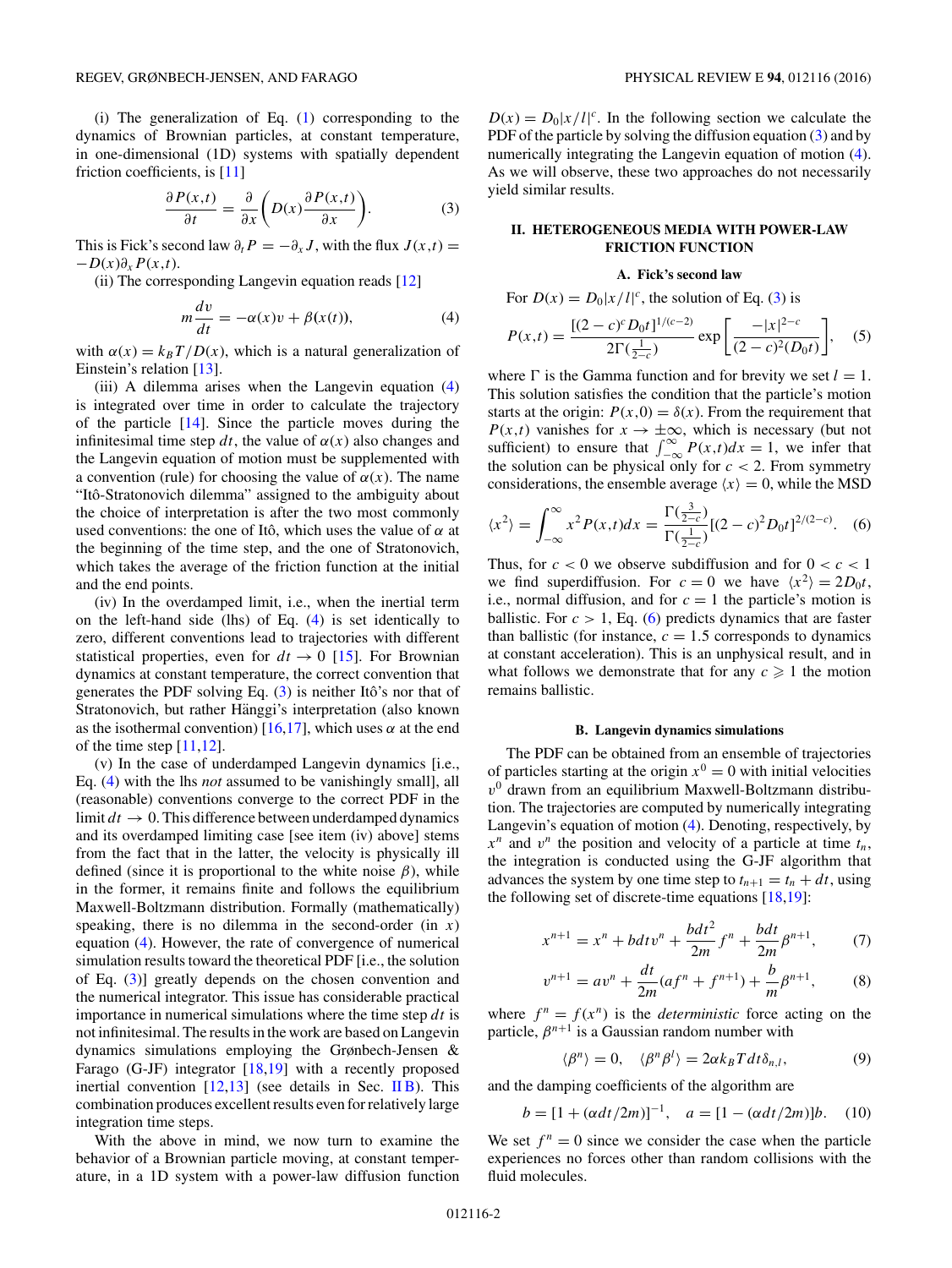<span id="page-2-0"></span>Since the friction coefficient varies in space, the above equations  $(7)$  and  $(8)$  must be complemented with a convention for choosing the value of  $\alpha$  to be used in Eqs. [\(9\)](#page-1-0) and [\(10\)](#page-1-0) at each time step. Here we use the recently proposed inertial convention that assigns to  $\alpha$  the value of the spatial average of the friction function along the inertial trajectory from  $x^n$  to



FIG. 1. (a) The PDF at  $t = 1000$  obtained from the numerical integration (open circles) vs. the PDF given by Eq. [\(5\)](#page-1-0) (solid line), which solves Fick's diffusion equation for  $c = -0.5$ . (b) Same as (a) but for  $c = 0.5$ . (c) The MSD  $\langle x^2 \rangle$  of the particle as a function of time for  $c = -0.5, 0.25, 0.5, 0.75$  (markers) vs. the expected  $\langle x^2 \rangle$  for *c* = −0*.*5*,*0*.*25*,*0*.*5*,*0*.*75 according to Eq. [\(6\)](#page-1-0) (lines).

 $\tilde{x}^{n+1} = x^n + v^n dt$  [\[12,13\]](#page-5-0):

$$
\frac{\int_{x^n}^{\tilde{x}^{n+1}} \alpha(x) dx}{\tilde{x}^{n+1} - x^n} = \frac{A(\tilde{x}^{n+1}) - A(x^n)}{\tilde{x}^{n+1} - x^n},
$$
(11)

where  $A(x)$  is the primitive function of  $\alpha(x)$ . We have previously demonstrated that the combination of the G-JF algorithm with the inertial convention produces excellent agreement between the computed and theoretical PDFs, even for relatively large integration time steps.

Figure 1 depicts our results for the PDF for systems with a power-law friction function  $\alpha(x) = k_B T/D(x) =$  $(k_B T/D_0)|x/l|^{-c}$  for  $c = -0.5$  [Fig. 1(a)] and  $c = 0.5$  [Fig. 1(b)]. For convenience, we set  $m = 1$ ,  $D_0 = 1$ ,  $k_B T = 1$ , and  $l = 1$ . The results have been obtained from simulations of  $2.5 \times 10^5$  trajectories with integration time step  $dt =$  $10^{-3}$ . The open circles in Figs.  $1(a)$  and  $1(b)$  represent our numerical results for the PDF at  $t = 1000$  for  $c = -0.5$ and 0*.*5, respectively. The numerical results exhibit excellent agreements with the corresponding analytical predictions of Eq. [\(5\)](#page-1-0), which are plotted with the solid curves.

The symbols in Fig.  $1(c)$  represent the numerical results for the MSD for  $c = -0.5, 0.25, 0.5, 0.75$ . We observe that the power-law behavior  $\langle x^2 \rangle \sim t^{2/(2-c)}$  [see Eq. [\(6\)](#page-1-0)], which is depicted by the lines in the figure, is indeed recovered at long times. The same power law [\(6\)](#page-1-0) was previously derived in Ref.  $[20]$ , where instead of Fick's law  $(3)$ , a different diffusion equation  $\partial_t P = \partial_x \{ \sqrt{D(x)} \partial_x [ \sqrt{D(x)} P ] \}$ was considered. The latter form of the diffusion equation corresponds to the Stratonovich interpretation of the overdamped Langevin equation. The reader is reminded (see Sec. [I\)](#page-0-0) that for overdamped Langevin dynamics, different conventions lead to different PDFs. Indeed, although both equations yield the same power law for the MSD, the PDFs solving these equations look markedly different. Specifically, the PDFs of the Stratonovich diffusion equation diverge at the origin for  $c > 0$  and assume a bimodal form for  $c < 0$ , with a vanishing value at the origin [\[20\]](#page-5-0). In contrast, the PDFs of Fick's law of diffusion (which corresponds to Hänggi's interpretation) attain a maximum at the origin. Our Langevin dynamics simulations, which at long times reproduce PDFs that agree with Eq. [\(5\)](#page-1-0), serve as yet another demonstration for the appropriateness of Hänggi interpretation and Fick's second law for diffusion at constant temperature. This is because the simulations follow the underdamped (inertial) Langevin dynamics of the particle. As noted above, for the inertial Langevin equation, all interpretations converge to the correct solution in the limit of small integration time steps.

### **III. BALLISTIC MOTION**

### **A.** The case  $c \ge 1$

Integrating Eq. [\(4\)](#page-1-0) from the initial time to *t* and taking the ensemble average over all noise realizations yields the relationship

$$
\langle m \Delta v \rangle = -\langle \Delta A(x) \rangle \tag{12}
$$

between the momentum change (force impulse) and displacement of the particle. Equation (12), which was previously derived in Ref.  $[13]$ , involves  $A(x)$ , the primitive function of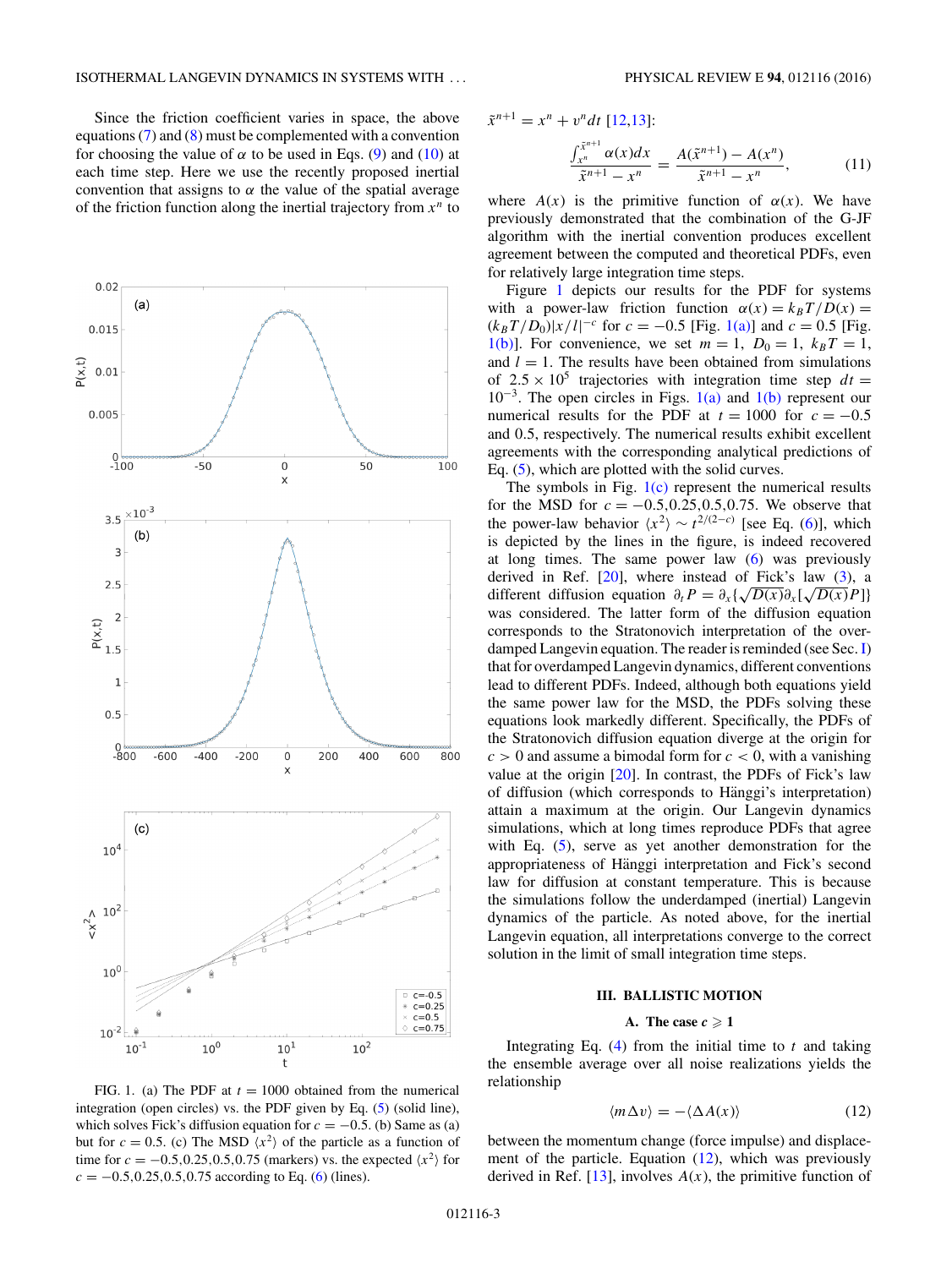<span id="page-3-0"></span> $\alpha(x)$  [see Eq. [\(11\)](#page-2-0)]. This implies that  $\alpha(x)$  must be an integrable function. For  $\alpha(x) \sim x^{-c}$  with  $c \geq 1$ , the friction function is nonintegrable at  $x = 0$ . This feature makes it impossible to start the simulations when the particle is at the origin due to the inability to define the friction coefficient for the initial step. If the particle is placed on one side of the system, it will never cross to the other side. This is because no matter how close the particle approaches the origin, its ballistic distance (the characteristic distance that it travels before changing its direction) will always be shorter than the distance to the origin. In other words, for  $c \geq 1$ , the dissipation near the origin diverges so rapidly that the singularity acts like a wall that stops the particle and bounces it back. This scenario, however, is unphysical and it stems from the unphysical nature of Langevin's equation, which only considers the influence of the medium on the particle but ignores the impact of the particle on the medium. From momentum conservation we know that any change in the momentum of the Brownian particle must be countered by an opposite change in the momentum of the molecules of the medium. This implies that when the particle is reflected from the origin, it exerts a force on the friction singularity and this force will cause changes in the medium that would not allow the singularity to be long lived.

Apart from the divergence of  $A(x)$  at the origin, it is also interesting to consider the ramifications of the rapid drop in  $\alpha(x)$  in the limits  $x \to \pm \infty$ . For  $c > 1$ , the integral over  $\alpha(x)$  from  $x_0 > 0$  ( $x_0 < 0$ ) to  $+\infty$  ( $-\infty$ ) is finite, implying that the particle's ballistic distance may diverge. This can be inferred from Eq. [\(12\)](#page-2-0), which suggests that it is unlikely for a particle to change its direction of motion if it reaches *x*<sup>0</sup> with velocity  $v_0 > [A(\infty) - A(x_0)]/m$ . In other words, as the particle travels further away from the origin, it experiences a vanishingly small friction force and therefore its motion would ultimately become ballistic. The crossover from diffusive to ballistic dynamics is further explored in the following section.

#### **B. Crossover to ballistic motion**

We now consider dynamics in a one-dimensional system with the spatially dependent diffusion coefficient

$$
D(x) = D_0 \left[ 1 + \left(\frac{x}{l}\right)^2 \right].
$$
 (13)

For this choice,  $D(x) \sim x^c$  with  $c = 2$  for  $x/l \gg 1$ , but unlike the power-law form discussed in Sec. [III A](#page-2-0) above, the friction coefficient  $\alpha(x) = k_B T/D(x)$  does not diverge at the origin. A special reason for choosing the specific form (13) is that it has been given in Ref. [\[11\]](#page-5-0) as an example of a spatially dependent diffusion coefficient causing increasing acceleration. This result is obtained by multiplying by  $x^2$  both sides of the diffusion equation (for  $D_0 = 1$  and  $l = 1$ )

$$
\frac{\partial P(x,t)}{\partial t} = \frac{\partial}{\partial x} \left[ (1+x^2) \frac{\partial P(x,t)}{\partial x} \right] \tag{14}
$$

and integrating with respect to *x*, which yields the equation

$$
\frac{\partial \langle x^2 \rangle}{\partial t} = 2 + 6\langle x^2 \rangle, \tag{15}
$$

which has the solution

$$
\langle x^2 \rangle = [\exp(6t) - 1]/3. \tag{16}
$$



FIG. 2. The PDF at (a)  $t = 10$  and (b)  $t = 1000$  of a Brownian particle starting at the origin and moving in a medium where  $\alpha(x)$  =  $1/(1 + x^2)$ .

However, the prediction of Eq. (16) that the MSD grows exponentially with *t* is unphysical since it implies the emergence of two opposite currents of particles with everincreasing velocities. One should wonder about the energy source of the exponential growth in the kinetic energy of the Brownian particles. The particles are immersed in a medium of uniform temperature serving as a heat bath and experience no force other than random collisions with the molecules of the medium. It is impossible that through random collisions the Brownian particles would consistently gain energy, allowing them to reach exponentially large speeds, especially at large distances where the friction coefficient vanishes, which means that the rate of collisions with the heat bath becomes increasingly small.

The erroneous Eq.  $(16)$  is derived from the diffusion equation (14). The latter, however, does not correctly depict the dynamics of the particles in the system because is applies only to time scales much longer than the ballistic time of the motion. As noted at the end of Sec. [III A,](#page-2-0) the ballistic distance diverges when the friction function drops faster than *x*−<sup>1</sup> at large distances. When this occurs, the velocity of the particle saturates to some finite value and the dynamics becomes ballistic. In other words, the ballistic time diverges and the dynamics never reaches the diffusive regime of Eq. (14).

In contrast to the diffusion equation  $(3)$ , the Langevin equation [\(4\)](#page-1-0) applies to both the ballistic and diffusive regimes. Figure 2 presents our results for the PDF of the particles at  $t = 10$  [Fig.  $2(a)$ ] and  $t = 1000$  [Fig.  $2(b)$ ]. The results, which are based on numerical integration of  $3.25 \times 10^5$  trajectories starting at the origin (with velocities drawn from the standard Gaussian equilibrium distribution), demonstrate that as the time increases, the PDF becomes increasingly bimodal. This indicates the emergence of two opposite particle currents propagating away from the origin. Figure  $3(a)$  shows the velocity probability distribution function (VPDF) at  $t = 1000$ (circles), which is also bimodal and thus does not coincide with the initial equilibrium distribution (depicted by the dashed line in the figure). The VPDF at  $t = 2000$  (not shown) is essentially identical to the VPDF in Fig.  $3(a)$ , which proves that this VPDF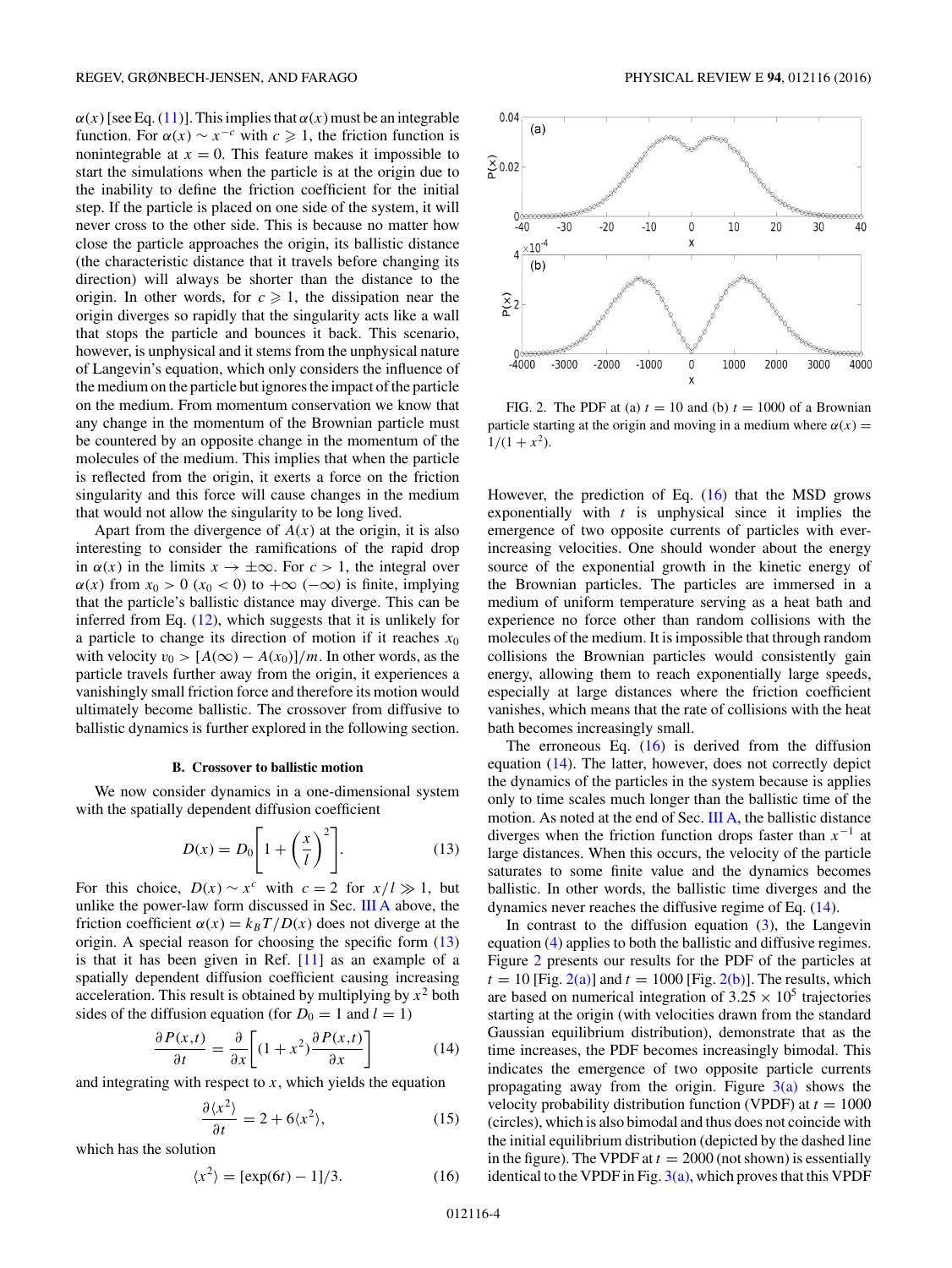<span id="page-4-0"></span>

FIG. 3. (a) Circles show the bimodal VPDF at  $t = 1000$ . The dashed line depicts the initial Gaussian equilibrium VPDF. (b) Computed MSD of the particle (circles) vs. the asymptotic power-law form  $\langle x^2 \rangle = 2.41t^2$  (solid line).

represents the steady state of the velocity distribution. From the steady-state VPDF, we find that the steady-state squared velocity  $\langle v^2 \rangle \simeq 2.41$  (in units of  $k_B T/m$ ) and therefore at long times the position MSD  $\langle x^2 \rangle = \langle v^2 \rangle t^2 = 2.41t^2$ . This result, which is fully corroborated by the numerical data in Fig.  $3(b)$ , demonstrates that the particles end up moving inertially with velocities drawn from the steady-state VPDF.

### **C. Fluctuation-dissipation relationship**

Integrating Eq. [\(4\)](#page-1-0) with respect to time, squaring the equation, and taking the ensemble average over noise realizations yields the generalized form of the fluctuation-dissipation relationship for systems with spatially varying friction [\[13\]](#page-5-0), which reads

$$
\langle (m\Delta v)^2 + 2m\Delta v \Delta A + (\Delta A)^2 \rangle = \int_0^t 2\langle \alpha(t') \rangle k_B T dt'.
$$
\n(17)

If at long times the dynamics enters the diffusive regime, the first two terms on the lhs become negligible compared to the third one. Moreover, for a constant  $\alpha$ , the third term on the lhs is equal to  $\alpha^2 \langle (\Delta x)^2 \rangle$ , while the integral on the rhs gives  $2\alpha k_B T t$ . Thus, for constant friction, expression (17) reduces (at long times) to the well-known form of the fluctuation-dissipation relationship  $\langle (\Delta x)^2 \rangle = 2(k_B T/\alpha)t = 2Dt$ .



FIG. 4. (a) Ensemble averages of  $(m \Delta v)^2$  [first term on the lhs of Eq. (17), thin solid line],  $2m\Delta v \Delta A$  (second term, thick solid line), and  $(\Delta A)^2$  (third term, dashed line), as a function of time *t*. (b) Sum of the three averages shown in (a) (dashed line) vs. the average of  $2\alpha k_B T$  integrated over time [rhs of Eq. (17), solid line], as a function of *t*.

For the dynamics discussed in Sec. [III B,](#page-3-0) the motion is not diffusive, but rather becomes ballistic at long times. However, the relationship (17) holds for any time *t*, regardless of the character of the dynamics. This is nicely demonstrated in Fig.  $4(a)$ , where we plot the ensemble averages of the three terms on the lhs of Eq. (17). As can be seen, all three terms grow rapidly at short times, which include the very initial ballistic segment and the following interval of diffusive motion. At  $t \gtrsim 100$ , all three terms saturate, which indicates the crossover from diffusive to ballistic motion. In Fig.  $4(b)$  we plot the sum of the averages of these three terms (dashed line) vs. the value of the rhs of Eq. (17), which is the ensemble average of  $\alpha(x(t))$ integrated from the beginning of the dynamics until time *t* (solid line). The lines overlap each other (the relative difference between them is smaller than 1%), which demonstrates that the equality between the two sides of Eq. (17) holds at all times.

### **IV. SUMMARY AND DISCUSSION**

In this work we used computer simulations to study the Langevin dynamics of Brownian particles in a 1D system with a friction coefficient that varies as a power law of the distance from the origin  $\alpha(x) \sim |x|^{-c}$ . It has been demonstrated that for  $c < 1$ , the particle diffuses anomalously with the MSD